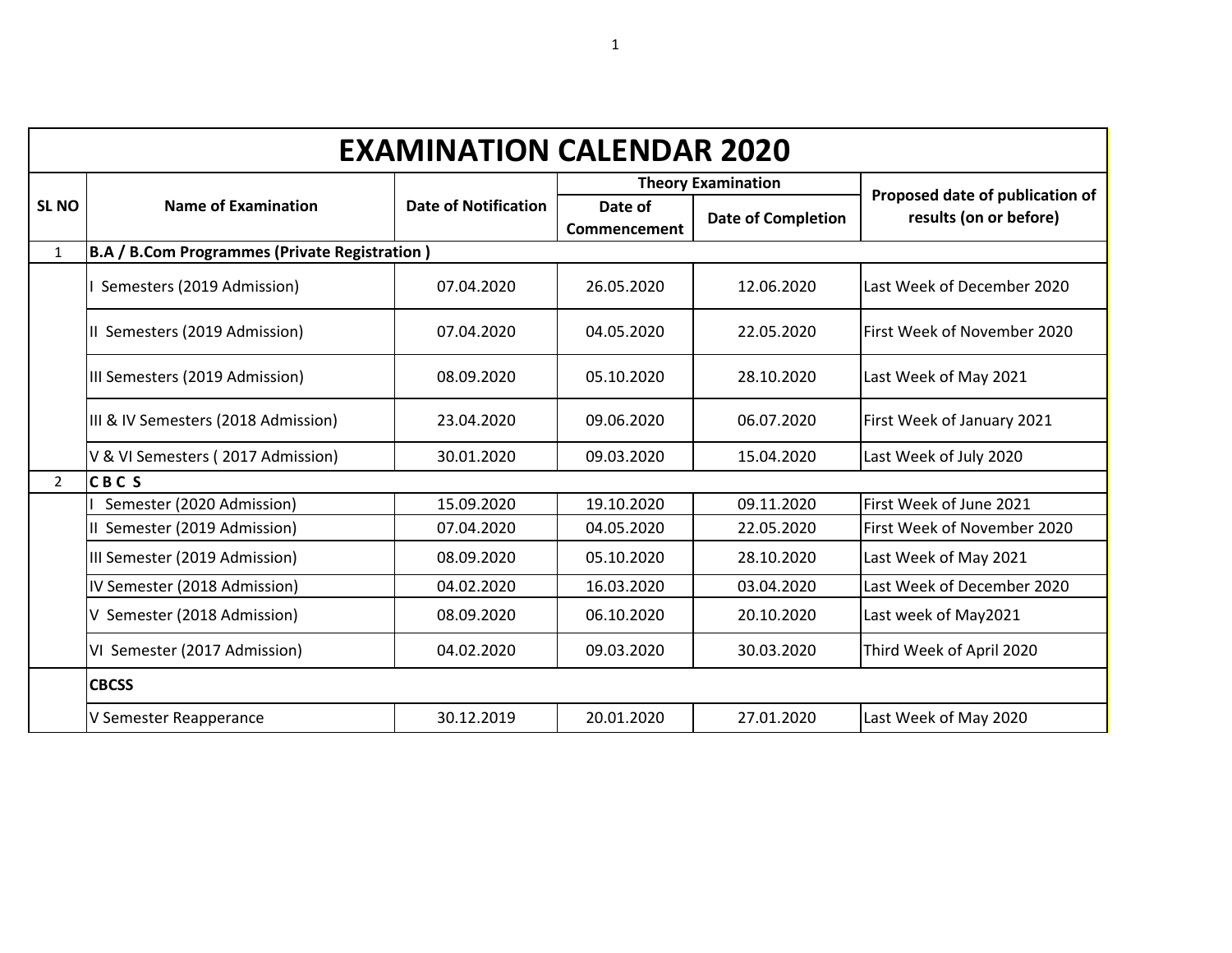| 3 | B.Voc.                                                  |            |            |            |                              |
|---|---------------------------------------------------------|------------|------------|------------|------------------------------|
|   | Semester (2019 Admission)                               | 18.02.2020 | 18.03.2020 | 31.03.2020 | Third Week of August 2020    |
|   | Semester (2019 Admission)                               | 19.05.2020 | 17.06.2020 | 30.06.2020 | Last Week of October 2020    |
|   | II Semester (2018 Admission)                            | 15.01.2020 | 12.02.2020 | 26.02.2020 | Last Week of June 2020       |
|   | III Semester (2019 Admission)                           | 09.09.2020 | 07.10.2020 | 22.10.2020 | Second Week of February 2021 |
|   | III Semester (2018 Admission)                           | 18.03.2020 | 15.04.2020 | 30.04.2020 | Last Week of August 2020     |
|   | IV Semester (2018 Admission)                            | 13.05.2020 | 10.06.2020 | 24.06.2020 | Last Week of October 2020    |
|   | V Semester (2018 Admission)                             | 19.08.2020 | 23.09.2020 | 09.10.2020 | First Week of February 2021  |
|   | VI Semester (2017 Admission)                            | 17.01.2020 | 19.02.2020 | 05.03.2020 | Last Week of July 2020       |
|   | VII Semester (2017 Admission)                           | 29.04.2020 | 29.05.2020 | 12.06.2020 | Second Week of October 2020  |
| 4 | <b>Advanced Diploma in Archaeology &amp; Musecology</b> |            |            |            |                              |
|   | (1 to 3 years)                                          | 08.07.2020 | 08.08.2020 | 22.08.2020 | Second Week of December 2020 |
| 5 | B.Ed. (CPAS & Affiliated Colleges)                      |            |            |            |                              |
|   | 2 Year B.Ed                                             |            |            |            |                              |
|   | Semester (2020 Admission)                               | 04.11.2020 | 04.12.2020 | 16.12.2020 | First Week of April 2021     |
|   | II Semester (2019 Admission)                            | 18.05.2020 | 19.06.2020 | 29.06.2020 | Last Week of October 2020    |
|   | III Semester (2019 Admission)                           | 19.10.2020 | 18.11.2020 | 18.11.2020 | Second Week of March 2021    |
|   | IV Semester (2018 Admission)                            | 24.03.2020 | 24.04.2020 | 29.04.2020 | Last Week of July 2020       |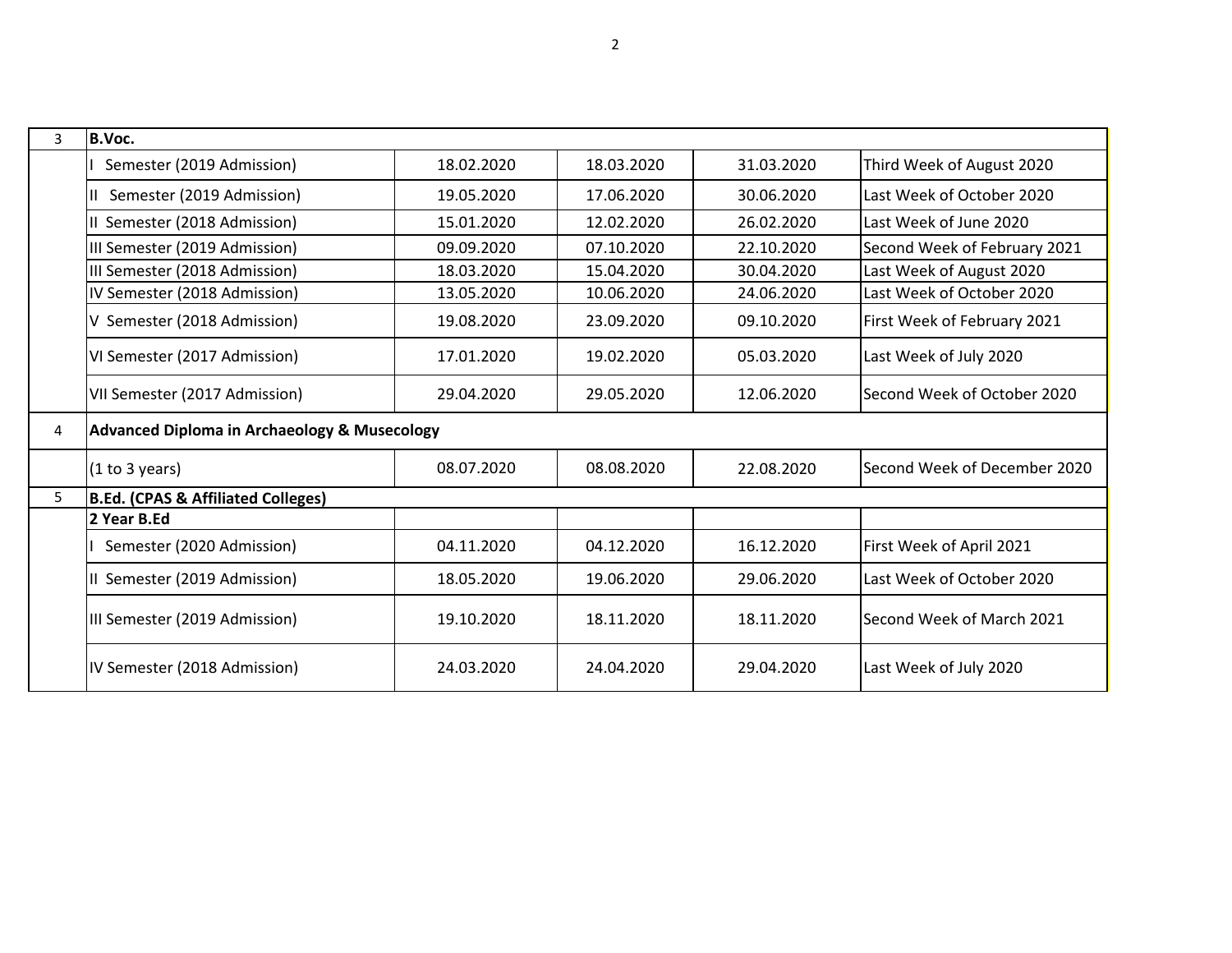| 6              | B.Ed. (Special Education)- Intelectual Disability/Learning Disability |            |            |            |                              |  |  |
|----------------|-----------------------------------------------------------------------|------------|------------|------------|------------------------------|--|--|
|                | Semester (2019 Admission)                                             | 13.12.2020 | 08.01.2020 | 20.01.2020 | Second Week of May 2020      |  |  |
|                | II Semester (2019 Admission)                                          | 14.05.2020 | 13.06.2020 | 22.06.2020 | Last Week of October 2020    |  |  |
|                | III Semester (2019 Admission)                                         | 28.10.2020 | 27.11.2020 | 07.12.2020 | Second Week of April 2021    |  |  |
|                | IV Semester (2018 Admission)                                          | 15.04.2020 | 15.05.2020 | 22.05.2020 | First Week of August 2020    |  |  |
| $\overline{7}$ | <b>B.PEd</b>                                                          |            |            |            |                              |  |  |
|                | Semester (2019 Admission)                                             | 01.01.2020 | 22.01.2020 | 29.01.2020 | Last Week of May 2020        |  |  |
|                | II Semester (2019 Admission)                                          | 08.05.2020 | 03.06.2020 | 10.06.2020 | Last Week of October 2020    |  |  |
|                | III Semester (2019 Admission)                                         | 23.09.2020 | 21.10.2020 | 04.11.2020 | Second Week of March 2021    |  |  |
|                | IV Semester (2018 Admission)                                          | 15.04.2020 | 15.05.2020 | 22.05.2020 | First Week of September 2020 |  |  |
| 8              | <b>BPES (4 Year Integrated Programme)</b>                             |            |            |            |                              |  |  |
|                | (2018 Admission)<br>Semester                                          | 01.01.2020 | 17.01.2020 | 22.01.2020 | Last Week of May 2020        |  |  |
|                | Semester<br>(2019 Admission)                                          | 07.01.2020 | 04.02.2020 | 10.02.2020 | Last Week of June 2020       |  |  |
|                | Semester<br>(2019 Admission)                                          | 07.04.2020 | 04.05.2020 | 08.05.2020 | Last Week of September 2020  |  |  |
|                | Semester<br>(2018 Admission)<br>П                                     | 15.01.2020 | 14.02.2020 | 19.02.2020 | Last Week of June 2020       |  |  |
|                | Semester<br>(2017 Admission)<br>П                                     | 01.01.2020 | 24.01.2020 | 29.01.2020 | Last Week of May 2020        |  |  |
|                | III<br>Semester<br>(2019 Admission)                                   | 08.09.2020 | 05.10.2020 | 09.10.2020 | Second Week of February 2021 |  |  |
|                | Semester<br>(2018 Admission)<br>Ш                                     | 24.01.2020 | 28.02.2020 | 04.03.2020 | Last Week of July 2020       |  |  |
|                | III Semester (2017 Admission)                                         | 01.01.2020 | 19.02.2020 | 27.02.2020 | Last Week of June 2020       |  |  |
|                | IV Semester (2017 Admission)                                          | 05.02.2020 | 06.03.2020 | 11.03.2020 | Last Week of July 2020       |  |  |
|                | V Semester (2017 Admission)                                           | 10.02.2020 | 18.03.2020 | 23.03.2020 | Last Week of July 2020       |  |  |
|                | VI Semester (2017 Admission)                                          | 10.03.2020 | 15.04.2020 | 22.04.2020 | First Week of August 2020    |  |  |
|                | VII Semester (2017 Admission)                                         | 14.07.2020 | 12.08.2020 | 17.08.2020 | Last Week of December 2020   |  |  |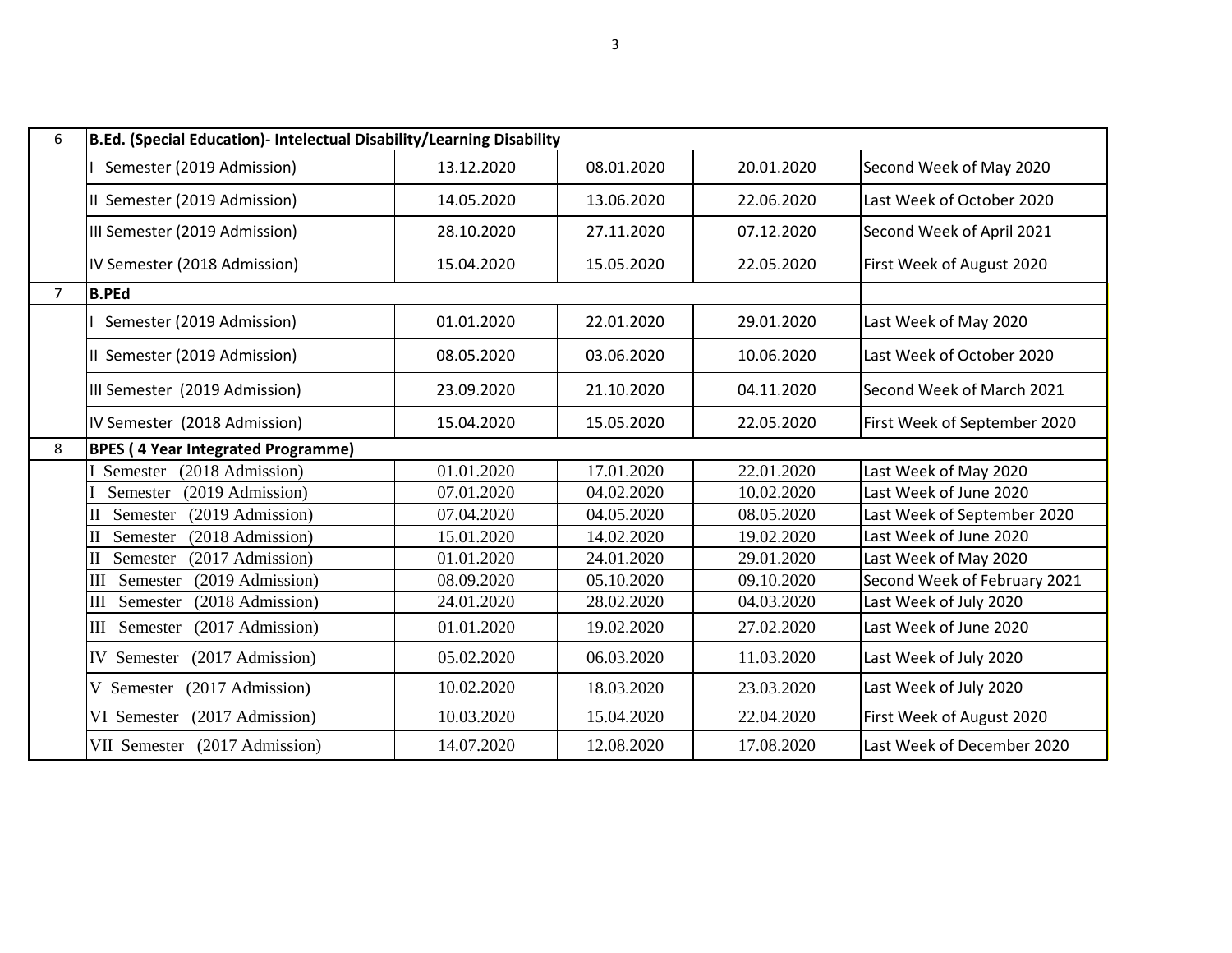| 9  | <b>Bachelor of Hotel Management</b>                            |            |            |                |                              |  |  |
|----|----------------------------------------------------------------|------------|------------|----------------|------------------------------|--|--|
|    | Semester(2019 Admission)                                       | 06.01.2020 | 05.02.2020 | 19.02.2020     | Last Week of June 2020       |  |  |
|    | II Semester(2019 Admission)                                    | 19.05.2020 | 17.06.2020 | 29.06.2020     | Last Week of October 2020    |  |  |
|    | III Semester(2018 Admission)                                   | 01.01.2020 | 22.01.2020 | 03.02.2020     | Last Week of June 2020       |  |  |
|    | IV Semester(2018 Admission)                                    | 06.05.2020 | 03.06.2020 | 15.06.2020     | Last Week of October 2020    |  |  |
|    | V Semester(2017 Admission)                                     | 27.01.2020 | 26.02.2020 | 09.03.2020     | Last Week of July 2020       |  |  |
|    | VI Semester(2017 Admission)                                    | 25.05.2020 |            | Project & Viva |                              |  |  |
|    | VII Semester(2016 Admission)                                   | 03.01.2020 | 28.01.2020 | 12.02.2020     | Last Week of June 2020       |  |  |
|    | VIII Semester (2016 Admission)                                 | 27.04.2020 | 27.05.2020 | 03.06.2020     | Last Week of October 2020    |  |  |
|    | V Semester(2018 Admission)                                     | 06.11.2020 | 04.12.2020 | 16.12.2020     | Second Week of April 2021    |  |  |
| 10 | <b>B.Li.Sc</b>                                                 |            |            |                |                              |  |  |
|    | Semester (2019 Admission)                                      | 16.12.2019 | 15.01.2020 | 22.01.2020     | Last Week of May 2020        |  |  |
|    | II Semester (2019 Admission)                                   | 08.04.2020 | 15.05.2020 | 22.05.2020     | First Week of September 2020 |  |  |
| 11 | B.Tech (2015 Admn. Onwards) of CPAS Thodupuzha & Pullarikkunnu |            |            |                |                              |  |  |
|    | VI Semester(2016 Admission)                                    | 27.04.2020 | 29.05.2020 | 08.06.2020     | Third Week of September 2020 |  |  |
|    | VII Semester(2015 Admission)                                   | 03.11.2020 | 09.12.2020 | 18.12.2020     | Third Week of March 2021     |  |  |
|    | VIII Semester(2015 Admission)                                  | 30.03.2020 | 08.05.2020 | 15.05.2020     | Last Week of August 2020     |  |  |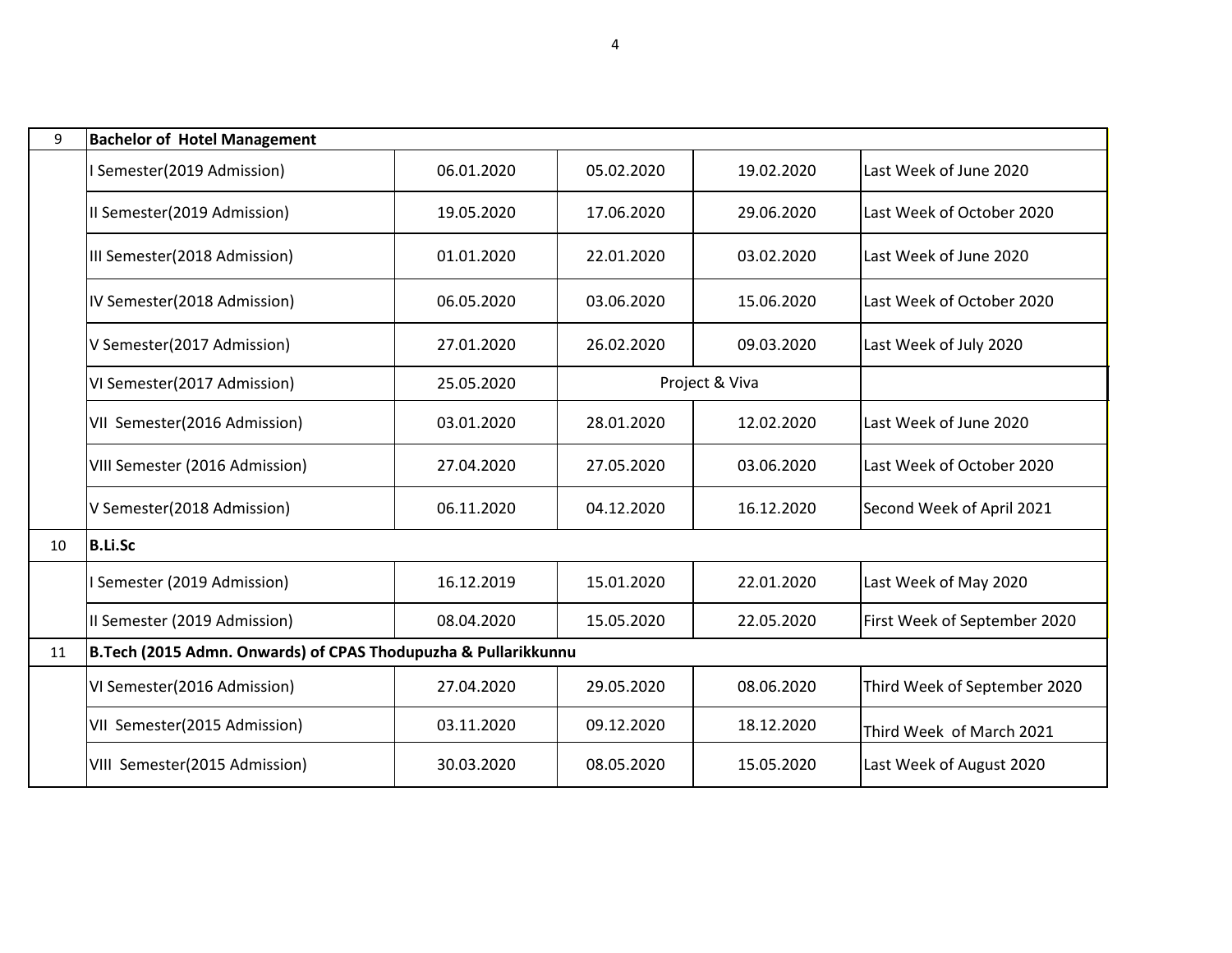| 12 | <b>B.</b> Arch                     |            |            |            |                                                                                                         |
|----|------------------------------------|------------|------------|------------|---------------------------------------------------------------------------------------------------------|
|    | a) May / June Session              | 17.04.2020 | 15.05.2020 | 11.06.2020 | * X, VIII & VII Semester last week<br>of October 2020<br>* Other semester Last Week of<br>November 2020 |
|    | b) November / December Session     | 14.10.2020 | 18.11.2020 | 11.12.2020 | * All semesters Last Week of May<br>2021                                                                |
| 13 | <b>LLB</b>                         |            |            |            |                                                                                                         |
|    | 5 Year - B.A LLB/B.Com LLB/BBA LLB |            |            |            |                                                                                                         |
|    | Semester (2019 Admission)          | 27.02.2020 | 27.03.2020 | 08.04.2020 | Second Week of July 2020                                                                                |
|    | II Semester (2019 Admission)       | 15.10.2020 | 27.11.2020 | 09.12.2020 | Second Week of February 2021                                                                            |
|    | III Semester (2018 Admission)      | 06.05.2020 | 10.06.2020 | 22.06.2020 | Fourth Week of September 2020                                                                           |
|    | IV Semester (2018 Admission)       | 06.10.2020 | 11.11.2020 | 23.11.2020 | Fourth Week of February 2021                                                                            |
|    | V Semester (2017 Admission)        | 17.04.2020 | 22.05.2020 | 03.06.2020 | First Week of September 2020                                                                            |
|    | VI Semester (2017 Admission)       | 16.09.2020 | 20.10.2020 | 04.11.2020 | Third Week of January 2021                                                                              |
|    | VII Semester (2016 Admission)      | 30.03.2020 | 06.05.2020 | 18.05.2020 | First Week of August 2020                                                                               |
|    | VIII Semester (2016 Admission)     | 04.09.2020 | 01.10.2020 | 14.10.2020 | First Week of January 2021                                                                              |
|    | IX Semester (2015 Admission)       | 05.03.2020 | 17.04.2020 | 29.04.2020 | Third Week of July 2021                                                                                 |
|    | X Semester (2015 Admission)        | 05.08.2020 | 16.09.2020 | 28.09.2020 | Second Week of December 2020                                                                            |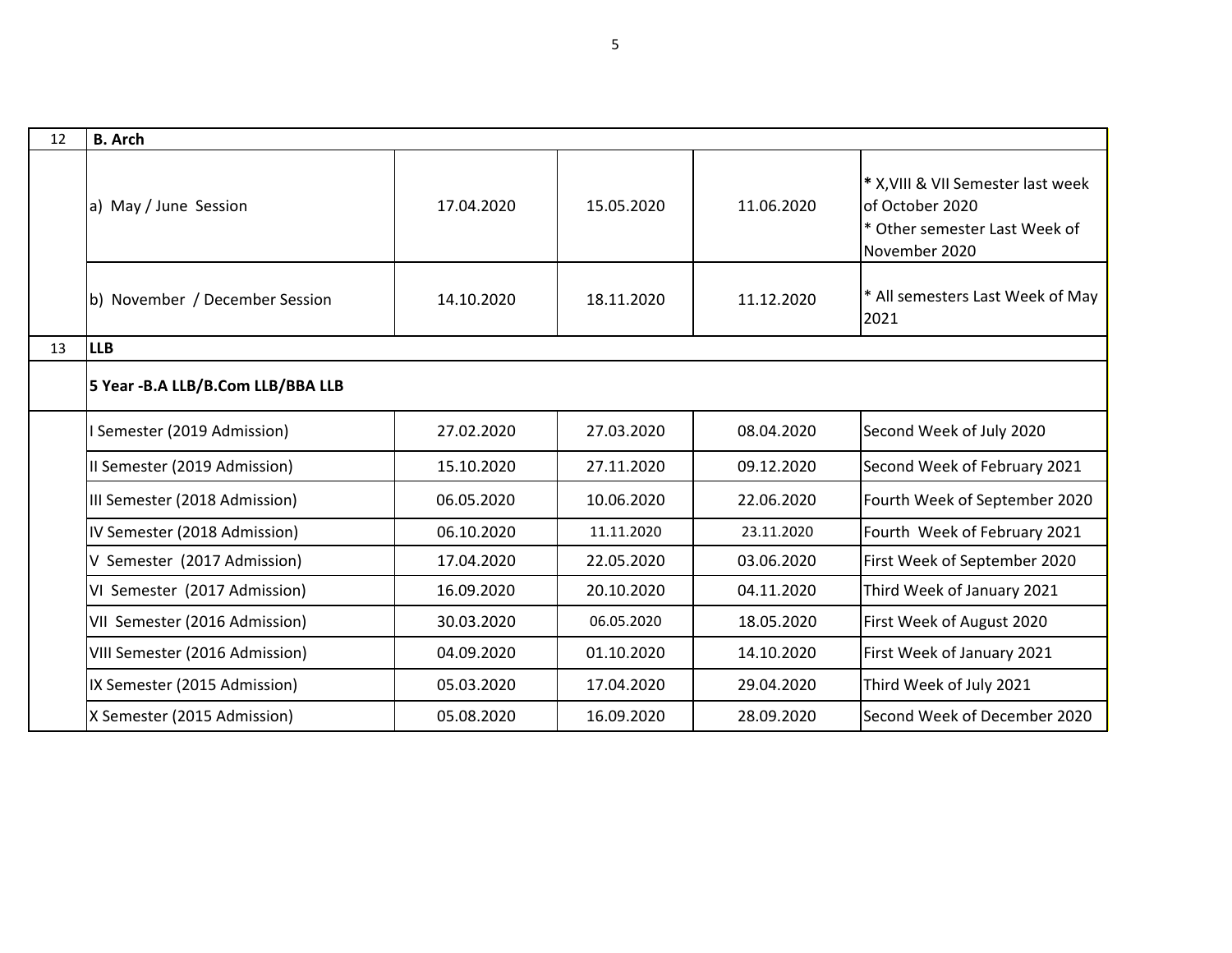| 14 | LLB (3 Year/5 Year-Common Course)                        |            |                               |            |                             |
|----|----------------------------------------------------------|------------|-------------------------------|------------|-----------------------------|
|    | Semester LLB (3 year) & V Semester<br>LLB (5 year)       | 06.03.2020 | 17.04.2020                    | 29.04.2020 | Last Week of June 2020      |
|    | II Semester LLB (3 year) & VI Semester LLB<br>$(5$ year) | 01.10.2020 | 04.11.2020                    | 16.11.2020 | Last Week of February 2021  |
|    | III Semester LLB (3 Year) & VII Semester<br>LLB (5 Year) | 17.02.2020 | 20.03.2020                    | 30.03.2020 | First Week of July 2020     |
|    | IV Semester LLB (3 year) & VIII Semester<br>LLB (5 year) | 08.09.2020 | 14.10.2020                    | 23.10.2020 | Last Week of January 2021   |
|    | V Semester LLB (3 year) & IX Semester LLB<br>$(5$ year)  | 04.02.2020 | 06.03.2020                    | 16.03.2020 | Last Week of June 2020      |
|    | VI Semester LLB (3 year) &<br>X Semester LLB (5 year)    | 14.08.2020 | 30.09.2020                    | 12.10.2020 | First Week of January 2021  |
| 15 | <b>Project &amp; Viva only</b>                           |            |                               |            |                             |
|    | I Semester to IV Semester                                | 30.11.2020 | First week of<br>January 2021 |            |                             |
| 16 | LLB (School of Indian Legal Thought)                     |            |                               |            |                             |
|    | a. April/May Session                                     | 02.03.2020 | 01.04.2020                    | 09.05.2020 | Last Week of June 2020      |
|    | b. November/ December Session                            | 04.09.2020 | 07.10.2020                    | 30.11.2020 | Last Week of December 2020  |
| 17 | <b>LLM</b>                                               |            |                               |            |                             |
|    | Semester                                                 | 14.09.2020 | 16.10.2020                    | 21.10.2020 | First Week of January 2021  |
|    | II Semester                                              | 14.02.2020 | 20.03.2020                    | 27.03.2020 | Third Week of June 2020     |
|    | III Semester                                             | 14.09.2020 | 30.10.2020                    | 04.11.2020 | Second Week of January 2021 |
|    | <b>IV Semester</b>                                       | 14.02.2020 | 31.03.2020                    | 31.03.2020 | Fourth Week of June 2020    |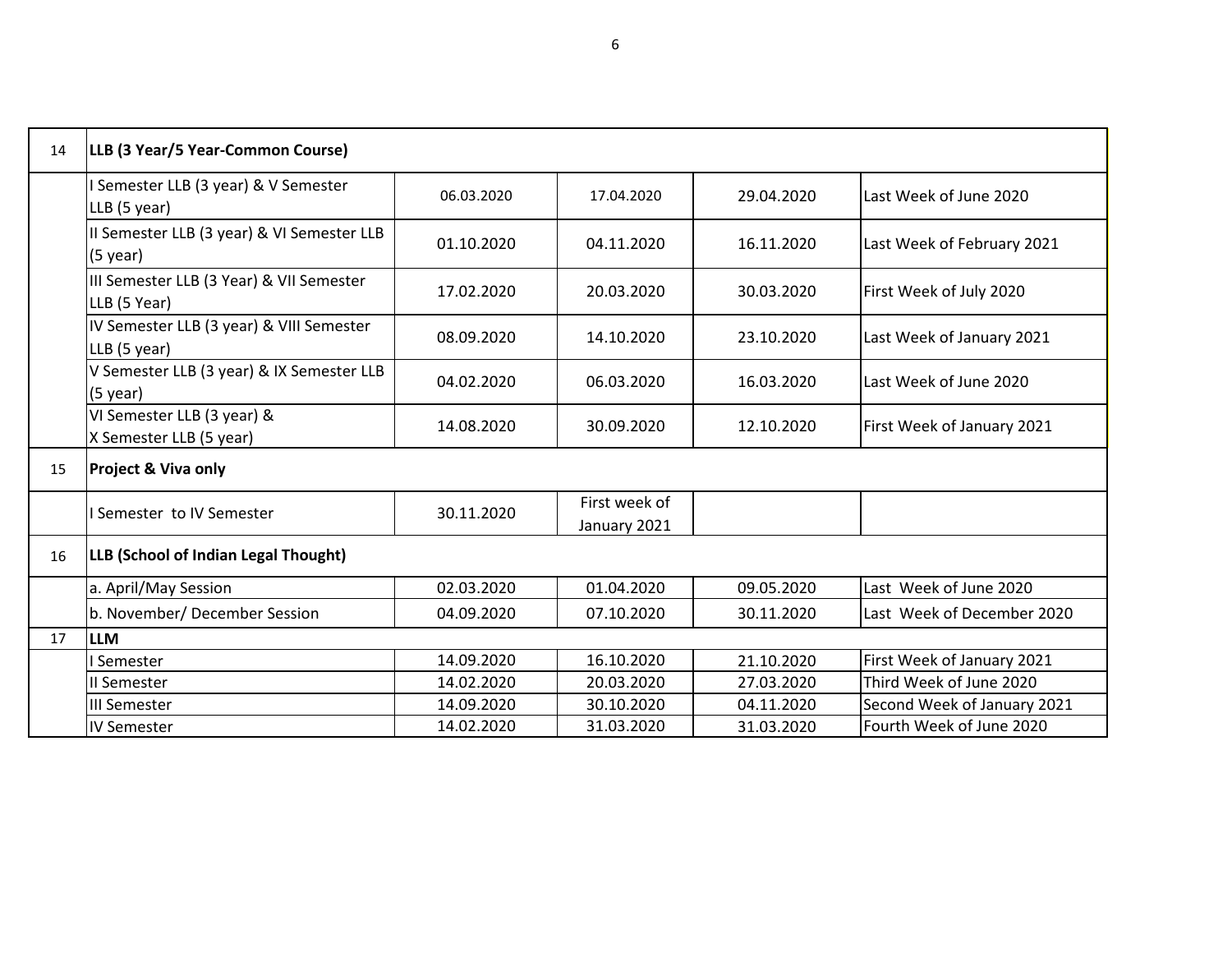| 18 | <b>B.Sc. NURSING</b>     |            |                |            |                             |  |  |
|----|--------------------------|------------|----------------|------------|-----------------------------|--|--|
|    | Regular                  |            |                |            |                             |  |  |
|    | IV Year (2016 Admission) | 14.08.2020 | 23.09.2020     | 30.09.2020 | First Week of December 2020 |  |  |
|    | Supplementary            |            |                |            |                             |  |  |
|    | Year                     | 22.01.2020 | 26.02.2020     | 09.03.2020 | First Week of June 2020     |  |  |
|    | II Year                  | 23.02.2020 | 25.03.2020     | 01.04.2020 | First Week of July 2020     |  |  |
|    | <b>III Year</b>          | 17.04.2020 | 22.05.2020     | 29.05.2020 | Second Week of August 2020  |  |  |
|    | IV Year                  | 11.03.2020 | 17.04.2020     | 24.04.2020 | First Week of July 2020     |  |  |
| 19 | <b>B.Sc. MRT</b>         |            |                |            |                             |  |  |
|    | Regular                  |            |                |            |                             |  |  |
|    | IV Year                  | 03.12.2020 | Project & Viva |            | First Week of February 2021 |  |  |
|    | Supplementary            |            |                |            |                             |  |  |
|    | I Year                   | 14.02.2020 | 20.03.2020     | 01.04.2020 | First Week of July 2020     |  |  |
|    | II Year                  | 17.03.2020 | 24.04.2020     | 04.05.2020 | Second Week of August 2020  |  |  |
|    | <b>III Year</b>          | 02.07.2020 | 07.08.2020     | 12.08.2020 | Last Week of October 2020   |  |  |
| 20 | <b>B.Sc. MLT</b>         |            |                |            |                             |  |  |
|    | <b>Regular</b>           |            |                |            |                             |  |  |
|    | IV Year                  | 13.08.2020 | 18.09.2020     | 25.09.2020 | First Week of December 2020 |  |  |
|    | <b>Supplementary</b>     |            |                |            |                             |  |  |
|    | I Year                   | 01.01.2020 | 22.01.2020     | 29.01.2020 | Last Week of April 2020     |  |  |
|    | II Year                  | 15.01.2020 | 26.02.2020     | 04.03.2020 | Second Week of June 2020    |  |  |
|    | <b>III Year</b>          | 11.03.2020 | 17.04.2020     | 24.04.2020 | Third Week of June 2020     |  |  |
|    | <b>IV Year</b>           | 14.02.2020 | 20.03.2020     | 25.03.2020 | Last Week of June 2020      |  |  |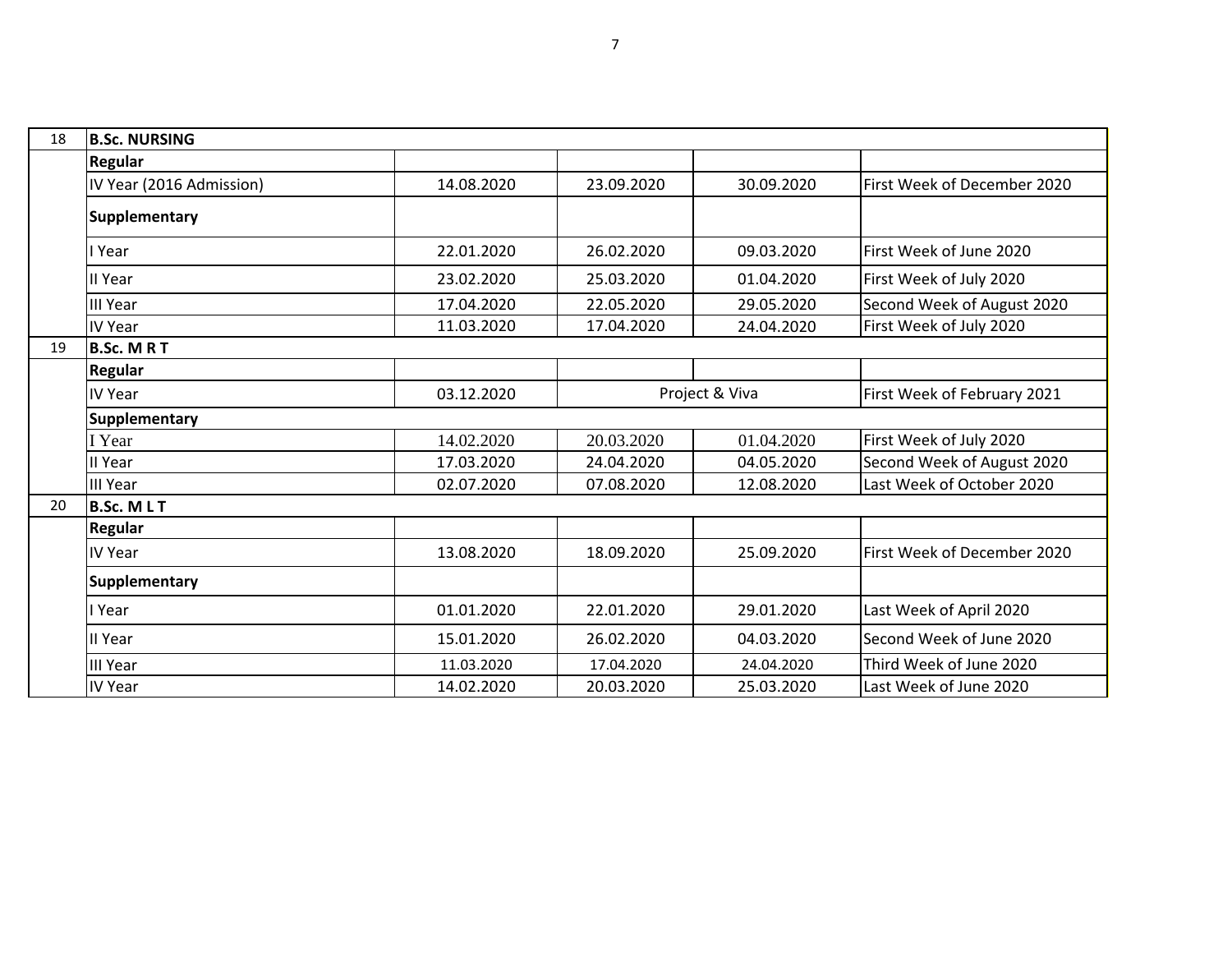| 21 | <b>B.Pharm</b>                                           |            |            |            |                                |
|----|----------------------------------------------------------|------------|------------|------------|--------------------------------|
|    | Regular                                                  |            |            |            |                                |
|    | IV Year (2016 Admission)                                 | 08.04.2020 | 20.05.2020 | 03.06.2020 | Second Week of August 2020     |
|    | <b>Supplementary</b>                                     |            |            |            |                                |
|    | l Year                                                   | 01.01.2020 | 22.01.2020 | 03.02.2020 | Second Week of May 2020        |
|    | II Year                                                  | 07.01.2020 | 07.02.2020 | 24.02.2020 | Last Week of May 2020          |
|    | III Year                                                 | 05.02.2020 | 18.03.2020 | 01.04.2020 | <b>First Week of June 2020</b> |
|    | <b>IV Year</b>                                           | 05.08.2020 | 29.09.2020 | 14.10.2020 | Last Week of December 2020     |
| 22 | <b>B.Sc. Medical Microbiology</b>                        |            |            |            |                                |
|    | Regular                                                  |            |            |            |                                |
|    | IV Year (2015 Admission)                                 | 06.11.2020 | 11.12.2020 | 16.12.2020 | lFirst Week of March 2021      |
|    | <b>Supplementary</b>                                     |            |            |            |                                |
|    | Year                                                     | 01.01.2020 | 15.01.2020 | 22.01.2020 | Last Week of April 2020        |
|    | II Year                                                  | 07.01.2020 | 07.02.2020 | 12.02.2020 | Second Week of May 2020        |
|    | <b>III Year</b>                                          | 01.04.2020 | 15.05.2020 | 18.05.2020 | Third Week of August 2020      |
|    | Final year (Old Scheme, 2008 - 2014), 2016<br>Admissions | 11.03.2020 | 24.04.2020 | 29.04.2020 | Last Week of July 2020         |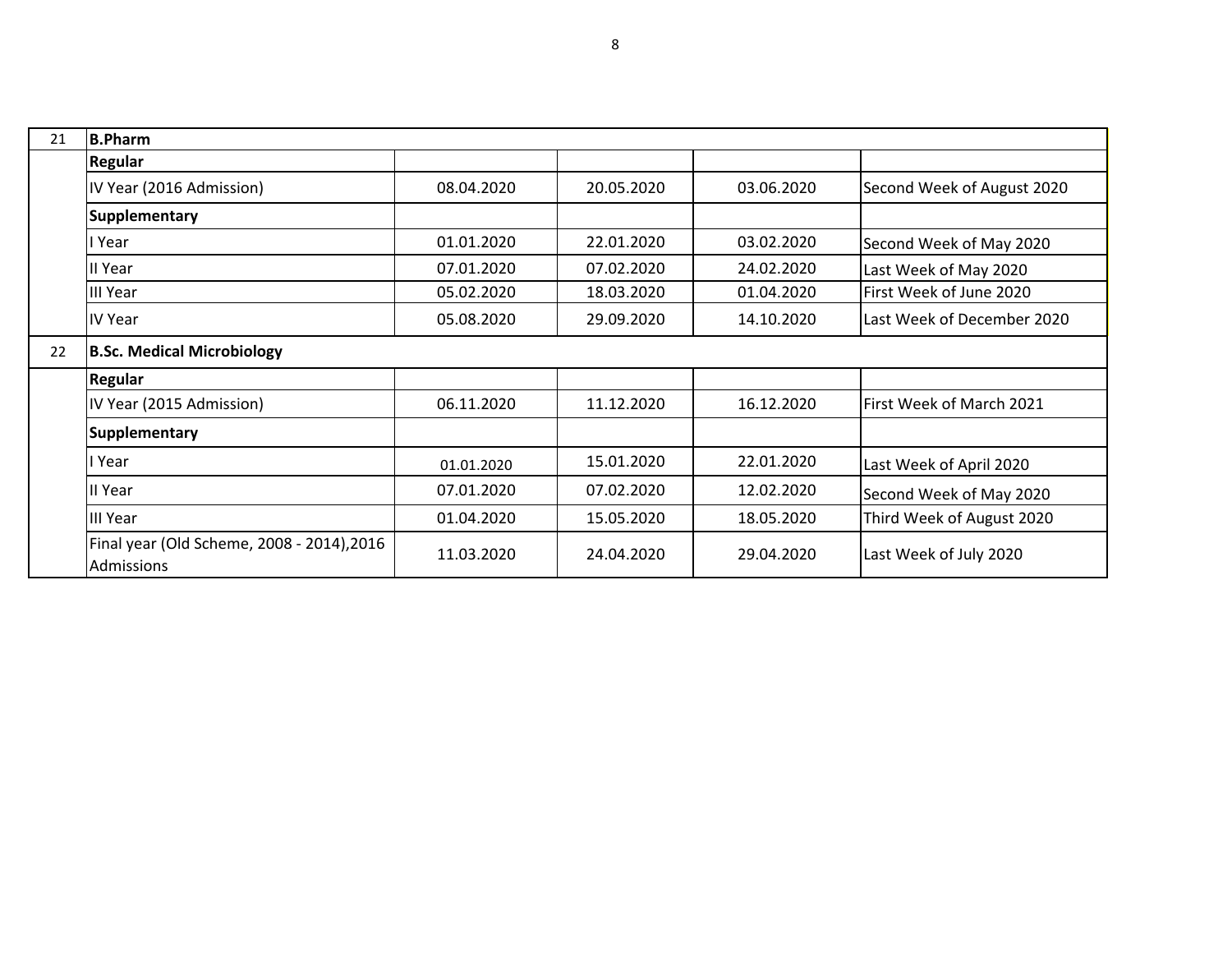| 23 | BPT                                 |            |            |            |                              |
|----|-------------------------------------|------------|------------|------------|------------------------------|
|    | Regular                             |            |            |            |                              |
|    | IV Year (2016 Admission)            | 15.07.2020 | 19.08.2020 | 26.08.2020 | Second Week of November 2020 |
|    | <b>Supplementary</b>                |            |            |            |                              |
|    | l Year                              | 01.01.2020 | 24.01.2020 | 31.01.2020 | Last Week of April 2020      |
|    | II Year                             | 23.01.2020 | 26.02.2020 | 09.03.2020 | Second Week of June 2020     |
|    | <b>III Year</b>                     | 22.04.2020 | 29.05.2020 | 05.06.2020 | First Week of September 2020 |
|    | <b>IV Year</b>                      | 02.11.2020 | 04.12.2020 | 11.12.2020 | First Week of March 2021     |
| 24 | M.A.                                |            |            |            |                              |
|    | Semester (2020 Admn)                | 14.10.2020 | 16.11.2020 | 30.11.2020 | Last Week of May 2021        |
|    | Semester (2019 Admn)                | 15.04.2020 | 04.05.2020 | 15.05.2020 | First Week of December 2020  |
|    | III Semester (2019 Admn)            | 16.09.2020 | 19.10.2020 | 10.11.2020 | Second Week of May 2021      |
|    | IV Semester (2018 Admn)             | 11.03.2020 | 20.04.2020 | 14.05.2020 | Last Week of September 2020  |
|    | <b>Pvt. Registration Candidates</b> |            |            |            |                              |
|    | Semester (2019 Admn)                | 15.04.2020 | 18.05.2020 | 29.05.2020 | First Week of December 2020  |
|    | Semester (2019 Admn)                | 15.04.2020 | 04.05.2020 | 15.05.2020 | First Week of December 2020  |
|    | III Semester (2019 Admn)            | 16.09.2020 | 19.10.2020 | 10.11.2020 | Second Week of May 2021      |
|    | III & IV Semesters (2018 Admn)      | 19.03.2020 | 21.04.2020 | 03.06.2020 | Last Week of October 2020    |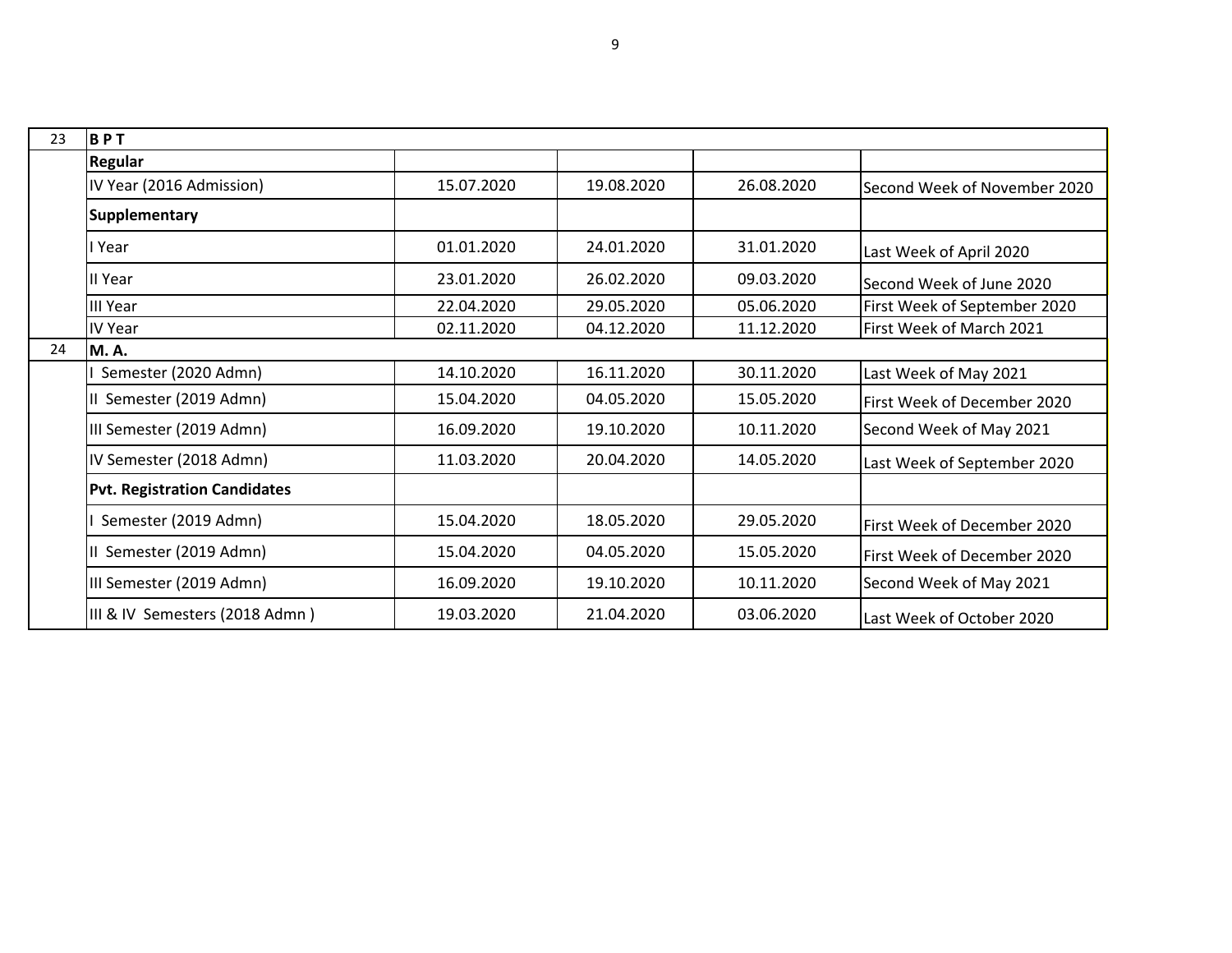| 25 | M.Sc. (Including new generation programmes) |            |            |            |                             |  |  |
|----|---------------------------------------------|------------|------------|------------|-----------------------------|--|--|
|    | Semester (2020 Admn)                        | 14.10.2020 | 16.11.2020 | 30.11.2020 | Last Week of May 2021       |  |  |
|    | Semester (2019 Admn)                        | 15.04.2020 | 04.05.2020 | 15.05.2020 | First Week of December 2020 |  |  |
|    | III Semester (2019 Admn)                    | 16.09.2020 | 19.10.2020 | 10.11.2020 | Second Week of May 2021     |  |  |
|    | IV Semester (2018 Admn)                     | 11.03.2020 | 20.04.2020 | 14.05.2020 | Last Week of September 2020 |  |  |
|    | <b>Pvt. Registration Candidates</b>         |            |            |            |                             |  |  |
|    | Semester (2019 Admn)                        | 15.04.2020 | 18.05.2020 | 29.05.2020 | First Week of December 2020 |  |  |
|    | Semester (2019 Admn)                        | 15.04.2020 | 04.05.2020 | 15.05.2020 | First Week of December 2020 |  |  |
|    | III Semester (2019 Admn)                    | 16.09.2020 | 19.10.2020 | 10.11.2020 | Second Week of May 2021     |  |  |
|    | III & IV Semesters (2018 Admn)              | 19.03.2020 | 21.04.2020 | 03.06.2020 | Last Week of October 2020   |  |  |
| 26 | M.Com.                                      |            |            |            |                             |  |  |
|    | Semester (2020 Admn)                        | 14.10.2020 | 16.11.2020 | 30.11.2020 | Last Week of May 2021       |  |  |
|    | Semester (2019 Admn)                        | 15.04.2020 | 04.05.2020 | 15.05.2020 | First Week of December 2020 |  |  |
|    | III Semester (2019 Admn)                    | 16.09.2020 | 19.10.2020 | 10.11.2020 | Second Week of May 2021     |  |  |
|    | IV Semester (2018 Admn)                     | 11.03.2020 | 20.04.2020 | 14.05.2020 | Last Week of September 2020 |  |  |
|    | <b>Pvt. Registration Candidates</b>         |            |            |            |                             |  |  |
|    | Semester (2019 Admn)                        | 15.04.2020 | 18.05.2020 | 29.05.2020 | First Week of December 2020 |  |  |
|    | Semester (2019 Admn)                        | 15.04.2020 | 04.05.2020 | 15.05.2020 | First Week of December 2020 |  |  |
|    | III Semester (2019 Admn)                    | 16.09.2020 | 19.10.2020 | 10.11.2020 | Second Week of May 2021     |  |  |
|    | III & IV Semesters (2018 Admn)              | 19.03.2020 | 21.04.2020 | 03.06.2020 | Last Week of October 2020   |  |  |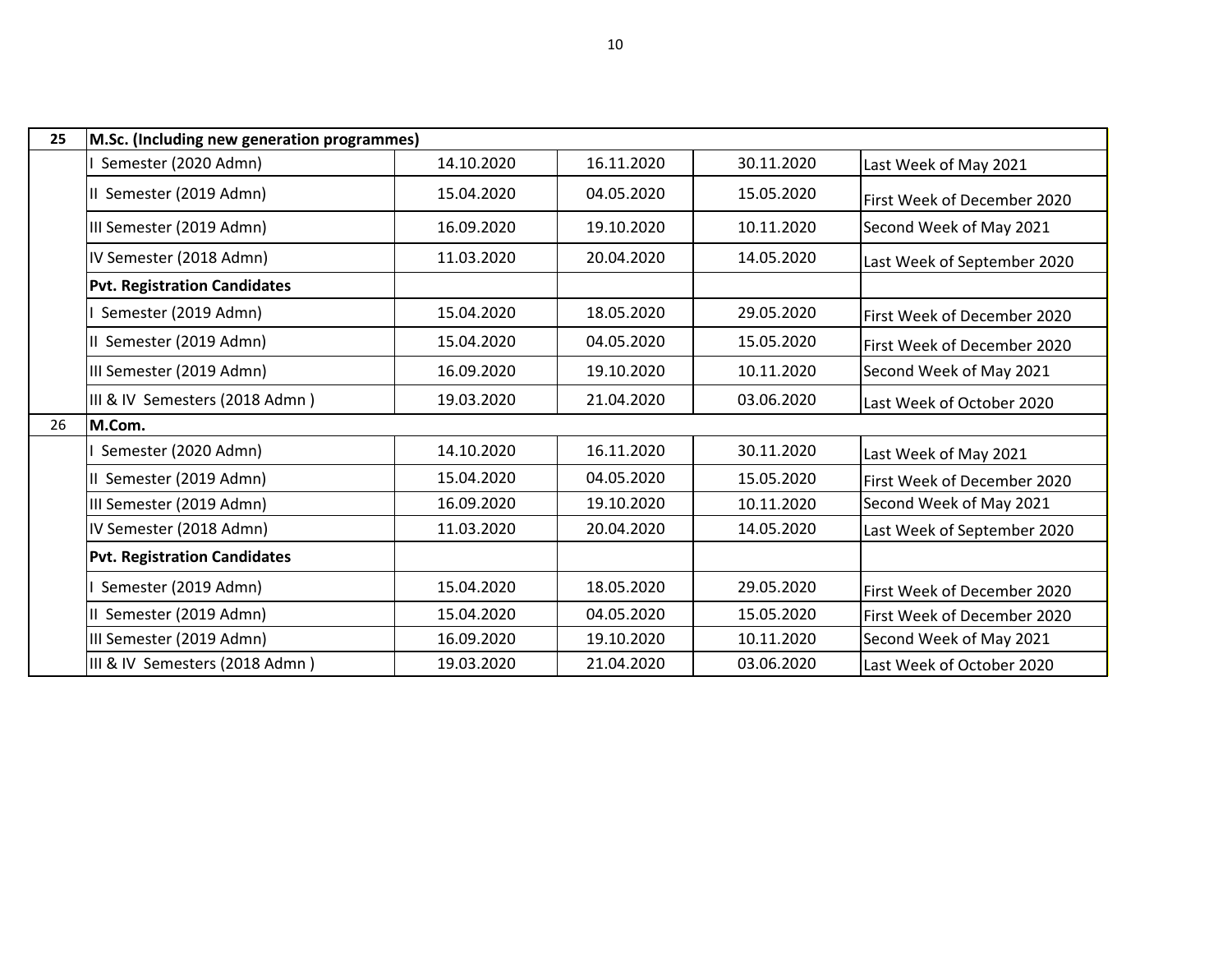| 27 | M.T.A/MTTM                            |            |            |            |                                     |
|----|---------------------------------------|------------|------------|------------|-------------------------------------|
|    | Semester (2020 Admn)                  | 14.10.2020 | 16.11.2020 | 30.11.2020 | Last Week of May 2021               |
|    | II Semester (2019 Admn)               | 15.04.2020 | 04.05.2020 | 15.05.2020 | <b>First Week of December 2020</b>  |
|    | III Semester (2019 Admn)              | 16.09.2020 | 19.10.2020 | 10.11.2020 | Second Week of May 2021             |
|    | IV Semester (2018 Admn)               | 11.03.2020 | 20.04.2020 | 14.05.2020 | Last Week of September 2020         |
| 28 | IM S W                                |            |            |            |                                     |
|    | Semester (2020 Admn)                  | 14.10.2020 | 16.11.2020 | 30.11.2020 | Last Week of May 2021               |
|    | II Semester (2019 Admn)               | 15.04.2020 | 04.05.2020 | 15.05.2020 | <b>IFirst Week of December 2020</b> |
|    | III Semester (2019 Admn)              | 16.09.2020 | 19.10.2020 | 10.11.2020 | Second Week of May 2021             |
|    | IV Semester (2018 Admn)               | 11.03.2020 | 20.04.2020 | 14.05.2020 | Last Week of September 2020         |
| 29 | M.Sc Food and Industrial Microbiology |            |            |            |                                     |
|    | Semester (2020 Admn)                  | 14.10.2020 | 16.11.2020 | 30.11.2020 | Last Week of May 2021               |
|    | II Semester (2019 Admn)               | 15.04.2020 | 04.05.2020 | 15.05.2020 | <b>IFirst Week of December 2020</b> |
|    | III Semester (2019 Admn)              | 16.09.2020 | 19.10.2020 | 10.11.2020 | Second Week of May 2021             |
|    | IV Semester (2018 Admn)               | 11.03.2020 | 20.04.2020 | 14.05.2020 | Last Week of September 2020         |
| 30 | M C J (Affiliated Colleges)           |            |            |            |                                     |
|    | Semester (2020 Admn)                  | 14.10.2020 | 16.11.2020 | 30.11.2020 | Last Week of May 2021               |
|    | Semester (2019 Admn)                  | 15.04.2020 | 04.05.2020 | 15.05.2020 | First Week of December 2020         |
|    | III Semester (2019 Admn)              | 16.09.2020 | 19.10.2020 | 10.11.2020 | Second Week of May 2021             |
|    | IV Semester (2018 Admn)               | 11.03.2020 | 20.04.2020 | 14.05.2020 | Last Week of September 2020         |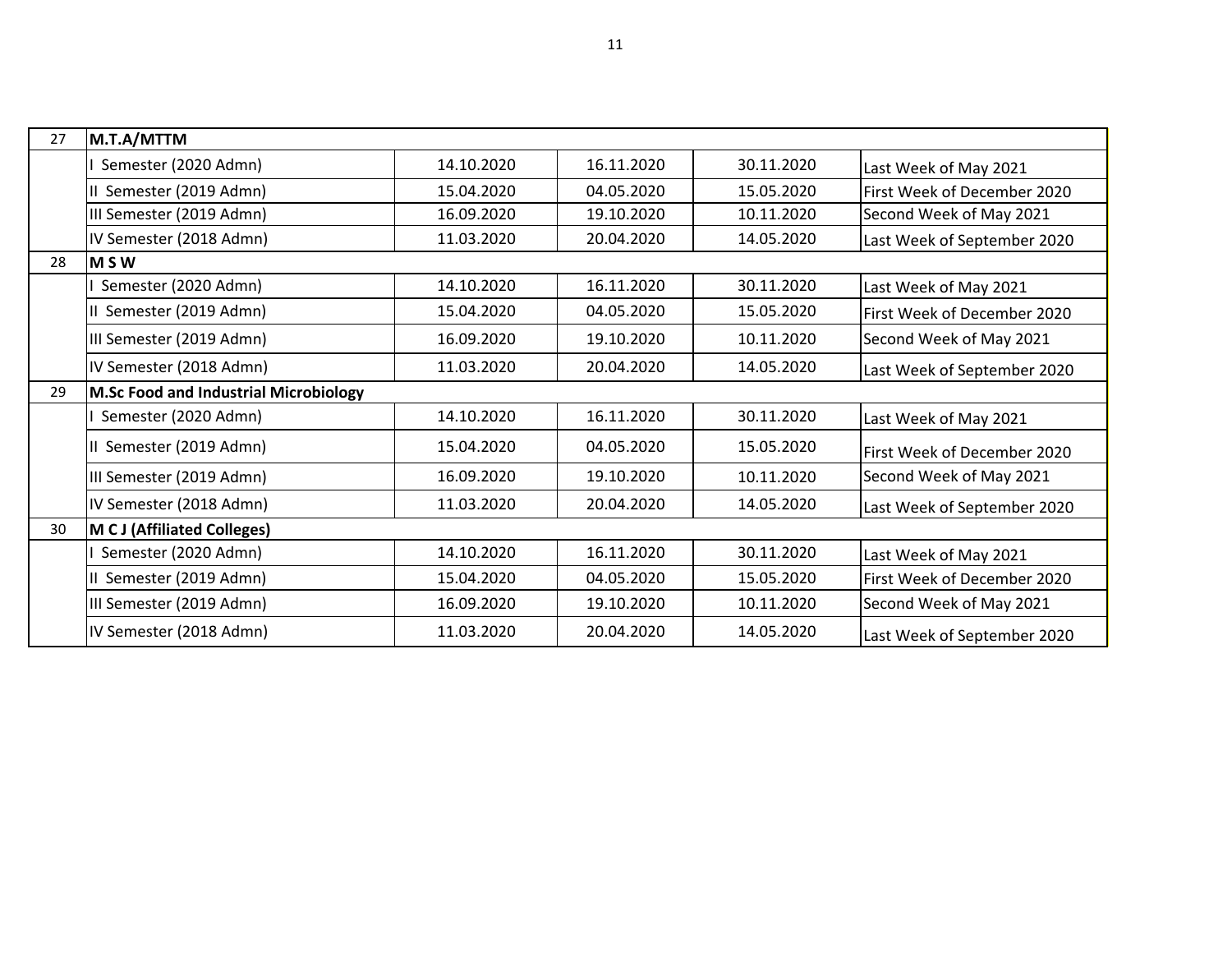| 31 | MHRM                                                   |            |            |                     |                              |
|----|--------------------------------------------------------|------------|------------|---------------------|------------------------------|
|    | Semester (2020 Admn)                                   | 02.11.2020 | 02.12.2020 | 18.12.2020          | First Week of April 2021     |
|    | Semester (2019 Admn)                                   | 04.05.2020 | 05.06.2020 | 22.06.2020          | Last Week of November 2020   |
|    | III Semester (2019 Admn)                               | 09.10.2020 | 13.11.2020 | 30.11.2020          | Last Week of March 2021      |
|    | IV Semester (2018 Admn)                                | 13.04.2019 | 15.05.2019 | 01.06.2020          | Last Week of April 2021      |
| 32 | <b>MCA</b>                                             |            |            |                     |                              |
|    | Semester (2019 Admission)                              | 01.01.2020 | 28.01.2020 | 07.02.2020          | Last Week of July 2020       |
|    | Semester (2020 Admission)                              | 03.11.2020 | 04.12.2020 | 14.12.2020          | Second Week of May 2021      |
|    | Semester (2019 Admission)                              | 07.04.2020 | 22.05.2020 | 01.06.2020          | First Week of November 2020  |
|    | III Semester (2019 Admission)                          | 07.10.2020 | 20.11.2020 | 30.11.2020          | First Week of April 2021     |
|    | III Semester (2018 Admission & 2019)                   | 04.02.2020 | 20.03.2020 | 30.03.2020          | Second Week of August 2020   |
|    | IV Semester (2018 Admission & 2019)                    | 07.10.2020 | 13.11.2020 | 26.11.2020          | Second Week of May 2021      |
|    | Semester (2017 Admission & 2018)<br>Latersl Admission) | 04.03.2020 | 17.04.2020 | 29.04.2020          | First Week of September 2020 |
|    | VI Semester                                            | 05.10.2020 |            | Project & Viva only |                              |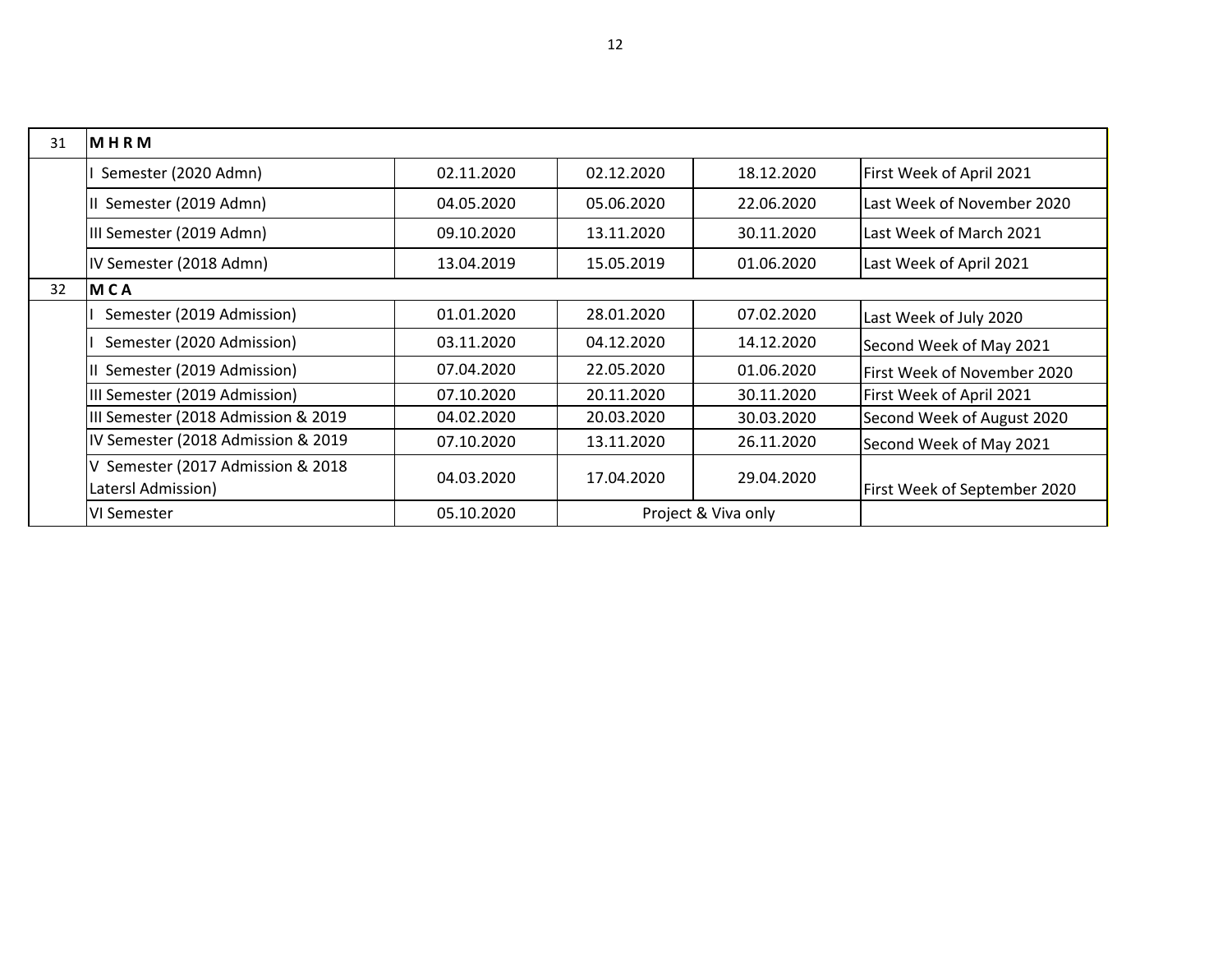| 33 | <b>IMCA/DDMCA</b>                     |            |            |                     |                               |
|----|---------------------------------------|------------|------------|---------------------|-------------------------------|
|    | Semester (2019 Admission)             | 07.01.2020 | 10.02.2020 | 19.02.2020          | Second Week of June 2020      |
|    | II Semester (2019 Admission)          | 05.05.2020 | 03.06.2020 | 12.06.2020          | Second Week of October 2020   |
|    | III Semester (2019 Admission)         | 11.11.2020 | 09.12.2020 | 18.12.2020          | Second Week of April 2021     |
|    | III Semester (2018 Admission)         | 07.01.2020 | 07.02.2020 | 20.02.2020          | Second Week of June 2020      |
|    | IV Semester (2018 Admission)          | 28.04.2020 | 29.05.2020 | 15.06.2020          | Second Week of October 2020   |
|    | V Semester (2018 Admission)           | 05.10.2020 | 04.11.2020 | 13.11.2020          | Second Week of March 2021     |
|    | VI Semester (2017 Admission)          | 20.04.2020 | 20.05.2020 | 27.05.2020          | Second Week of September 2020 |
|    | VII Semester (2017 Admission)         | 13.10.2020 | 10.11.2020 | 20.11.2020          | Second Week of March 2021     |
|    | VIII Semester (2016 Admission)        | 16.03.2020 | 15.04.2020 | 24.04.2020          | Second Week of August 2020    |
|    | IX Semester (2016 Admission)          | 08.09.2020 | 07.10.2020 | 16.10.2020          | Last Week of February 2021    |
|    | X Semester (2015 Admission)           | 30.03.2020 |            | Project & Viva only |                               |
|    | Semester (2020 Admission)             | 15.12.2020 | 13.01.2021 | 25.01.2021          |                               |
| 34 | M.Sc. Fishery Biology and Aquaculture |            |            |                     |                               |
|    | Semester (2019 Admn)                  | 01.01.2020 | 22.01.2020 | 29.01.2020          | Second Week of May 2020       |
|    | II Semester (2019 Admn)               | 15.04.2020 | 04.05.2020 | 15.05.2020          | First Week of September 2020  |
|    | III Semester (2019 Admn)              | 16.09.2020 | 19.10.2020 | 10.11.2020          | Last Week of March 2021       |
|    | III Semester (2018 Admn)              | 11.03.2020 | 20.04.2020 | 29.04.2020          | First Week of August 2020     |
|    | IV Semester (2018 Admn)               | 11.03.2020 | 20.04.2020 | 14.05.2020          | First Week of September 2020  |
| 35 | <b>M.Sc. Applied Electronics</b>      |            |            |                     |                               |
|    | Semester (2020 Admn)                  | 14.10.2020 | 16.11.2020 | 30.11.2020          | Last Week of April 2021       |
|    | II Semester (2019 Admn)               | 15.04.2020 | 04.05.2020 | 15.05.2020          | First Week of September 2020  |
|    | III Semester (2019 Admn)              | 16.09.2020 | 19.10.2020 | 10.11.2020          | Last Week of March 2021       |
|    | IV Semester (2018 Admn)               | 11.03.2020 | 20.04.2020 | 14.05.2020          | First Week of August 2020     |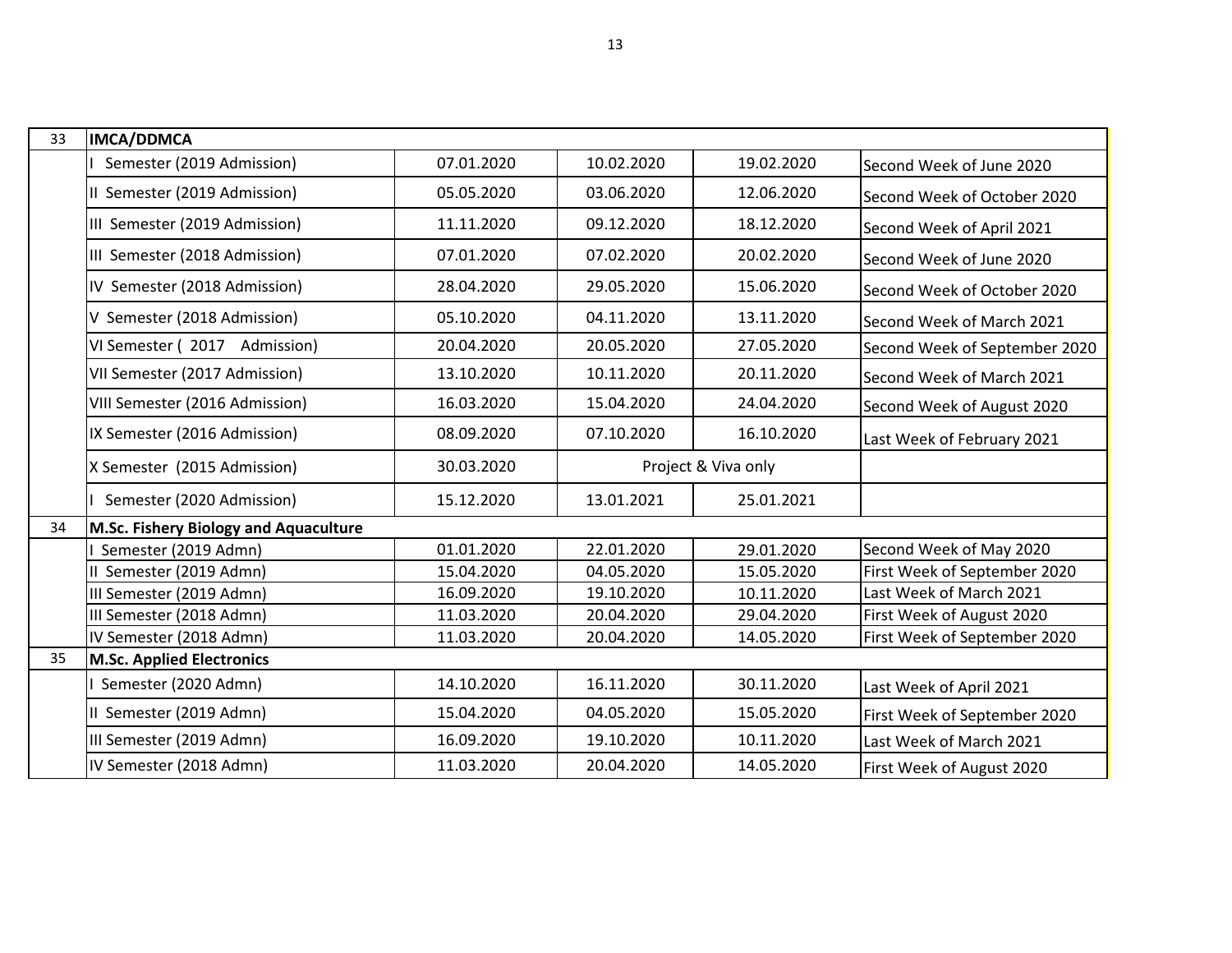| 36 | M Sc. Computer Engineering & Network Technology                |            |            |                |                              |  |
|----|----------------------------------------------------------------|------------|------------|----------------|------------------------------|--|
|    | Semester (2019 Admn)                                           | 20.01.2020 | 12.02.2020 | 19.02.2020     | First Week of June 2020      |  |
|    | II Semester (2019 Admn)                                        | 22.06.2020 | 22.07.2020 | 29.07.2020     | First Week of November 2020  |  |
|    | III Semester (2018 Admission)                                  | 17.03.2020 | 17.04.2020 | 27.04.2020     | Last Week of August 2020     |  |
|    | IV Semester (2018 Admission)                                   | 14.10.2020 |            | Project & Viva |                              |  |
| 38 | <b>MLiSc</b>                                                   |            |            |                |                              |  |
|    | Semester (2019 Admission)                                      | 07.01.2020 | 07.02.2020 | 17.02.2020     | Second Week of May 2020      |  |
|    | II Semester (2019 Admission)                                   | 05.05.2020 | 10.06.2020 | 19.06.2020     | First Week of September 2020 |  |
| 39 | <b>MBA</b>                                                     |            |            |                |                              |  |
|    | Semester (2020 Admission)                                      | 05.10.2020 | 11.11.2020 | 25.11.2020     | First Week of July 2021      |  |
|    | II Semester (2019 Admission)                                   | 12.05.2020 | 10.06.2020 | 24.06.2020     | First Week of January 2021   |  |
|    | III Semester (2019 Admission)                                  | 04.09.2020 | 07.10.2020 | 10.11.2020     | First Week of June 2021      |  |
|    | IV Semester (2018 Admission)                                   | 07.02.2020 | 11.03.2020 | 30.04.2020     | First Week of July 2020      |  |
| 41 | <b>MSc Medical Biochemistry</b>                                |            |            |                |                              |  |
|    | Semester (2019 Admission)                                      | 13.03.2020 | 24.04.2020 | 29.04.2020     | Last Week of July 2020       |  |
|    | II Semester (2019 Admission)                                   | 01.10.2020 | 06.11.2020 | 11.11.2020     | Third Week of February 2021  |  |
|    | III Semester (2018 Admission)                                  | 11.03.2020 | 17.04.2020 | 22.04.2020     | Last Week of July 2020       |  |
|    | IV Semester (2017 Admission)                                   | 04.09.2020 | 16.10.2020 | 21.10.2020     | First Week of January 2021   |  |
|    | V Semester (2017 Admission)                                    | 01.04.2020 | 08.05.2020 | 13.05.2020     | First Week of August 2020    |  |
|    | VI Semester (2016 Admission)                                   | 02.11.2020 | 04.12.2020 | 07.12.2020     | Last Week of March 2021      |  |
| 42 | Master of Applied Science Examination in Medical Documentation |            |            |                |                              |  |
|    | Semester (2019 Admission)                                      | 04.03.2020 | 17.04.2020 | 27.04.2020     | Last Week of July 2020       |  |
|    | Semester (2019 Admission)                                      | 08.09.2020 | 09.10.2020 | 19.10.2020     | First Week of January 2021   |  |
|    | III Semester (2018 Admission)                                  | 03.04.2020 | 08.05.2020 | 05.05.2020     | First Week of August 2020    |  |
|    | IV Semester (2018 Admission)                                   | 06.10.2020 | 13.11.2020 | 20.11.2020     | Last Week of March 2021      |  |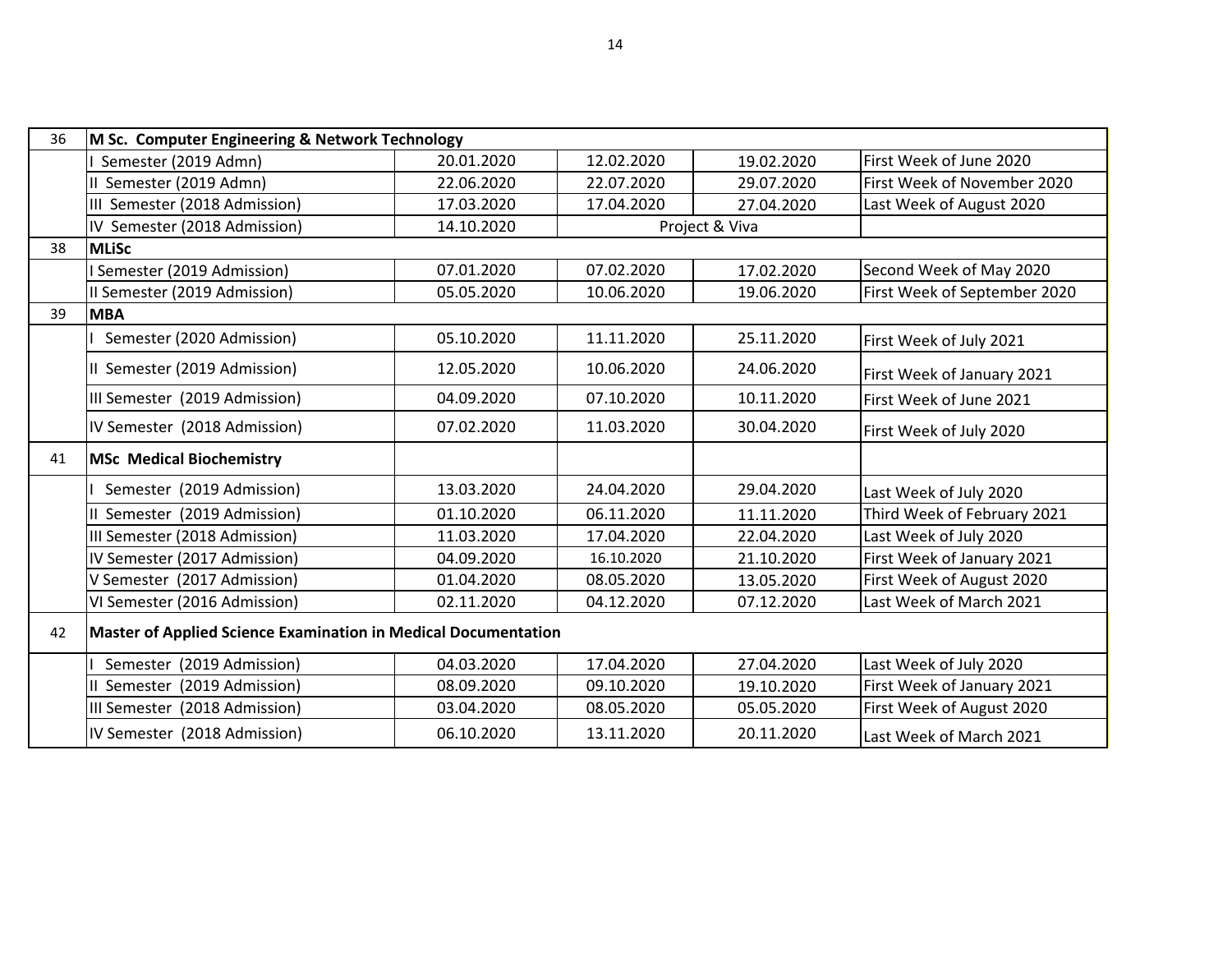| 43 | <b>Master of Applied Science Examination in Biomedical Instrumentation</b> |            |            |            |                              |  |
|----|----------------------------------------------------------------------------|------------|------------|------------|------------------------------|--|
|    | Semester (2019 Admns)                                                      | 18.02.2020 | 27.03.2020 | 03.04.2020 | First Week of July 2020      |  |
|    | Semester (2019 Admns)                                                      | 03.09.2020 | 07.10.2020 | 14.10.2020 | Second Week of January 2021  |  |
|    | III Semester (2018 Admission)                                              | 03.04.2020 | 06.05.2020 | 13.05.2020 | Third Week of August 2020    |  |
|    | IV Semester (2017 Admission)                                               | 14.10.2020 | 18.11.2020 | 25.11.2020 | Second Week of February 2021 |  |
| 44 | <b>M.Sc. Medical Microbiology</b>                                          |            |            |            |                              |  |
|    | I Year (New Scheme 2018 Admission<br>Supplementary)                        | 04.09.2020 | 09.10.2020 | 14.10.2020 | Second Week of January 2021  |  |
|    | II Year (2017 Admission Regular)<br>2016 Admission Supplementary           | 09.10.2020 | 13.11.2020 | 20.11.2020 | First Week of February 2021  |  |
| 45 | M.Sc. Medical Anatomy                                                      |            |            |            |                              |  |
|    | I Year (2019 Admission)                                                    | 11.08.2020 | 11.09.2020 | 18.09.2020 | Third Week of December 2020  |  |
|    | II Year (2018 Admission)                                                   | 08.09.2020 | 16.10.2020 | 19.10.2020 | First Week of January 2021   |  |
|    | III Year (2017 Admission)                                                  | 02.11.2020 | 04.12.2020 | 07.12.2020 | Last Week of February 2021   |  |
| 46 | M Ed                                                                       |            |            |            |                              |  |
|    | <b>Two Year</b>                                                            |            |            |            |                              |  |
|    | Semester (2020 Admission)                                                  | 04.11.2020 | 04.12.2020 | 14.12.2020 | Last Week of April 2021      |  |
|    | II Semester (2019 Admission)                                               | 18.05.2020 | 19.06.2020 | 26.06.2020 | Third Week of October 2020   |  |
|    | III Semester (2019 Admission)                                              | 14.10.2020 | 11.11.2020 | 18.11.2020 | Last Week of March 2021      |  |
|    | IV Semester (2018 Admission)                                               | 24.03.2020 | 24.04.2020 | 27.04.2020 | Third Week of July 2020      |  |